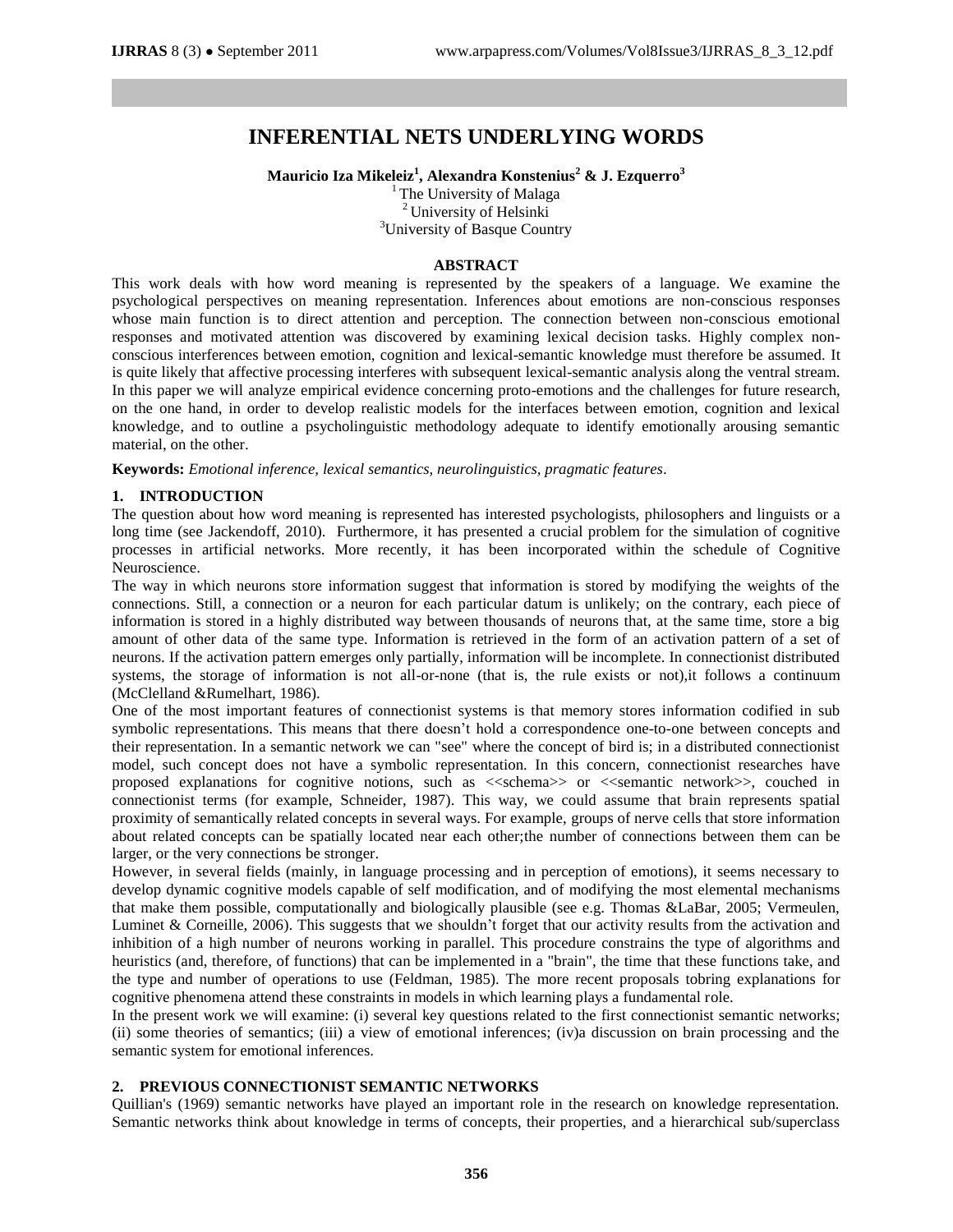relation between concepts. Each concept is represented by a node, and the hierarchical relation between concepts is represented by connecting nodes of the appropriate concepts by means of IS-A or INSTANCE-OF links. Nodes at the lower level in the IS-A hierarchy denote tokens, while nodes at higher levels denote classes or categories of types. Properties are also represented by nodes, and the fact that a property applies to a concept is represented by connecting the concept and property nodes by means of a labeled link. Typically, a property is tied to the higher concept in the conceptual hierarchy to which such property is applied. Furthermore, if a property is tied to a node A, it is assumed that this property applies to all nodes that are descendent of A.

In this way, a connectionist system that tries to implement the sort of conceptual structures used by people, must be able to represent two different classes of hierarchies:

(i) "IS-A" hierarchy relating types with their tokens. The more relevant features are that the known properties of types must be "inherited" by tokens, and properties that are found to apply to all instances of a type must be normally attributed to the type. This hierarchy can be implemented including, as a subpart, the distributed representation of the type in the distributed representation of an instance. This representation automatically produces the most important characteristic of IS-A hierarchy, but can only be used for this type of hierarchy.

(ii) Part/whole hierarchy relates an item to the constituent items that compose it. If we use this relation between patterns of activity for representing the type/instance relation between items, it seems that we cannot use it to represent the part/whole relation between items. We cannot make the representation of the whole to be the sum its parts. The use of patterns that represent identity/role combinations, allows representing the part/whole hierarchy in the same way as the type/instance hierarchy. We can see the whole simply as a particular instance of a number of more general types, where each one can be defined as the type that has a particular class of parts playing a particular role.

In symbolic models (like a frame type), it is easy to build IS-A links from instances to types, and from types to super types, and so forth, in order to form hierarchies with inheritance of properties. Therefore, information or properties can be inherited from higher levels. Sub symbolic models (inspired by neuronal mechanisms and based on parallel processing of distributed representations) perform inheritance just through the extension where a representation shares features with another one. This representation automatically produces the largest part of the important characteristic of IS-A hierarchy, but can only be used for one type of hierarchy. Likewise, as there is not a place where knowledge about a type in general is stored in these sub symbolic systems, it is not possible to add facts about this type in general, and to make this new knowledge automatically and immediately available to all its instances, as it can be done in symbolic models (Dyer, 1988).

However, connectionist models have tried to represent semantic networks by using representations that are not purely distributed in order to solve these limitations: local representation or distributed with role-specific units.

Localist networks are prone to form hierarchical layers of units. This reflects the efficiency of hierarchical computations and the easiness with which IS-A and PART-OF relations can be connected by using a one-unit/oneconcept approach and excitatory links. The construction of localist networks has a strong empirical component. This is due mainly to the difficulty for deriving formally connectionist structures for a given task (even with some exceptions, for example, Shastri & Feldman, 1986). However, there are heuristics and powerful techniques to build localist networks (see Shapiro, 1987).

A proposal where the advantages of using local representations can be appreciated, is Shastri & Feldman's (1986) model. Shastri & Feldman introduce a set of (connectionist) mechanisms for representation and inference of conceptual information. They suggest that these mechanisms form an adequate basis for the study of problems in language comprehension. They consider only systems without interpreter (a control program) and try to show how such systems can support all existing applications of semantic networks. The only computational primitives in their models are calculus and transmission of states of activity. They try to show that semantic networks have a natural performance in neural networks. The model performs an evidential or probabilistic reasoning and can deal with exceptions and multiple inheritance situations coming from attribute values by default (see Shastri & Ajjanagadde, 1990).

On the basis of an evidential approach and parallelism, they use a local representation (similar to some new semantic network models that incorporate methods in frame structure). But, this approach presents some problems: the use of multiple bindings role-concept in a routine gives rise to the cross-talk problem. Moreover, the authors assume that simple forms of learning result from concept formation representing coherent collections of existing properties and values. More complex forms of learning would lead to concept generalization and to the formation of complex properties during the development of more complex concepts.

Learning can happen due to the rich pre-existing structure in the connectionist net. Although they do not really solve the learning problem, they believe that learning could occur in the Memory Network, on the basis of the notions of recruitment and chunking (Feldman, 1982; Wickelgren, 1979) for representing new instances, and for developing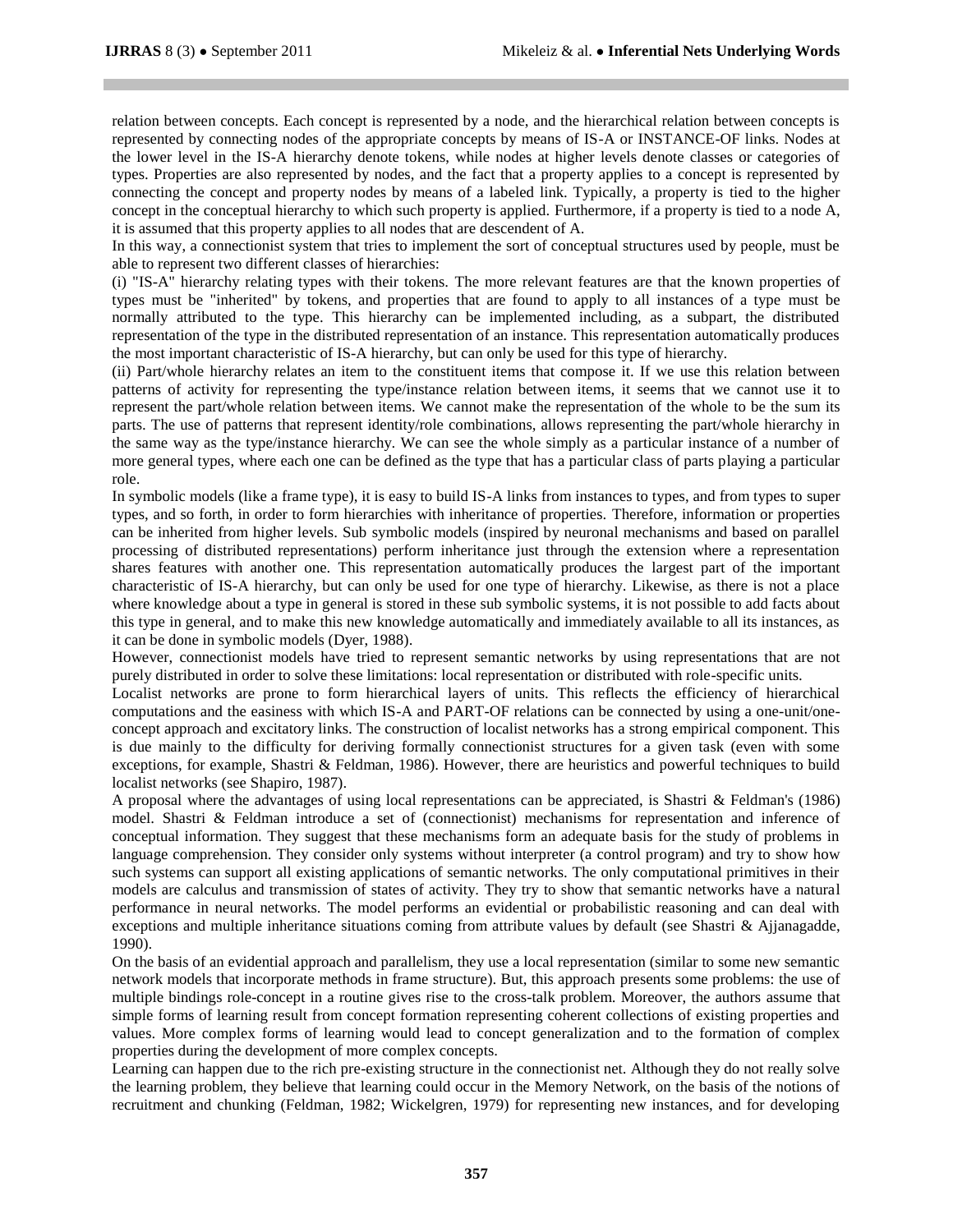concepts that would be generalizations of existing concepts (for example, chunking binder nodes to form concepts; see, Shastri& Feldman, 1986, pp.196-199).

A later version of this model (CSN, Shastri, 1988a) also describes how knowledge about concepts, their properties, and the hierarchical relation between them can be coded as a massively parallel interpreter-free network of simple processing elements. Shastri shows also how it can solve an interesting class of inheritance and recognition problems very quickly, in time proportional to the deep of the conceptual hierarchy.

In next section, we will examine the way in which some connectionist models (particularly, CSN) can deal with inference about concepts, that is, inheritance of properties and concept recognition.

#### **2.1. Limited inference**

Analyzing human behavior we find that despite operating with a large knowledge base, human agents take a few hundred milliseconds to perform a broad range of cognitive tasks. Among others, humans deploy abilities such as object recognition, spoken and written language understanding, and inference performance such as: "Tweety is a bird, so it flies". Data about human behavior show that representation of conceptual information, and the cognitive processes that access to it, are of such a nature that not only are relevant facts automatically retrieved, but certain kinds of inferences also exhibit extreme efficiency.

although very interesting, class of inference that needs to be performed very fast. This strategy goes on by developing appropriate techniques of knowledge structuring, algorithms and computational systems, in order to perform these inferences within a reasonable time limit. The critical step in this approach consists in circumscribing this class of inference. There are several ways of doing it, and in fact, several alternatives have been pursued (Ballard, 1986).

It is assumed that, in addition to mere facts about the world, we identify important connections or inferential dependencies between these facts as well. Thus, if each piece of information is codified as one node, and dependencies between pieces of information are codified as explicit links between appropriate nodes, then inference can be seen as spreading activation on a network. This metaphor has a high interest, because it suggests an extremely efficient way of performing inferences.

In this sense, structured connectionist approach offers an appropriate framework for explaining these symbolic relations, and to deal with the challenge of computational efficiency. Following this line, Shastri (1988a, 1988b) tries to integrate in a connectionist network (CSN) both the limited inference approach and massive parallelism.

For Shastri assumes that a representation that naturally provides the connection requirement between the syntactic structure and the inferential structure of knowledge domain is a graph where the nodes correspond to information units (constants, predicates, concepts, properties, features, frames, or whatever), and whose links correspond to inferential dependencies between these units. This assumption has one interesting consequence, in the sense that inference is reduced to search on a physically instantiated graph. This does not solve the efficiency problem because the search of arbitrary graphs is an expensive operation. However, once we identify inference as search in a graph, it is possible to relate the efficiency of the process of inference (search) to the structural properties of the representation (graph). For Shastri, searching on a tree or a directed acyclic graph (DAG) is cheaper than searching on a general graph, particularly if the search can be made in parallel. In Shastri's terms, this suggests that if we want computational efficiency, our representation should project or map the knowledge domain in a graph with the following property: "Parts of the graph that are relevant for the solution of a reflexive inference problem must be trees or DAGs".

Thus, the direct relation between structural properties of representation and inference efficiency reduces the reflexive inference problem to the selection of the appropriate representational primitives; primitives that communicate the required structural properties to the graph codifying domain knowledge (Shastri, 1990, p.70).

When knowledge is codified in connectionist networks, links, link weights and computational characteristics of nodes, codify knowledge and the way in which the several knowledge constituents interact during computation. Also, parallel codification (for a less time search) requires assigning a processor to each node in the graph.

Nevertheless, although it is true that in a given connectionist system for knowledge representation, the class of inference installed can be performed with extreme efficiency, it also happens that other inferences cannot be performed at all, or at least, they can only be "approximated". A similar shortcoming arises also in traditional implementations of knowledge representation systems. However, in traditional systems, it is easier to extend the interpreter by adding appropriate procedures (for example, a LISP code) to the system. This is not the case in a connectionist implementation: complete computational characteristics of nodes and their interconnections depend crucially on the nature of the inferences to be installed, and to introduce some changes in the basic inferential ability of a system may require a serious reorganization of the system. As it seems, it is essential that the class of limited inference must be selected very carefully, and the nature of the approximations performed by the system has to be made explicit.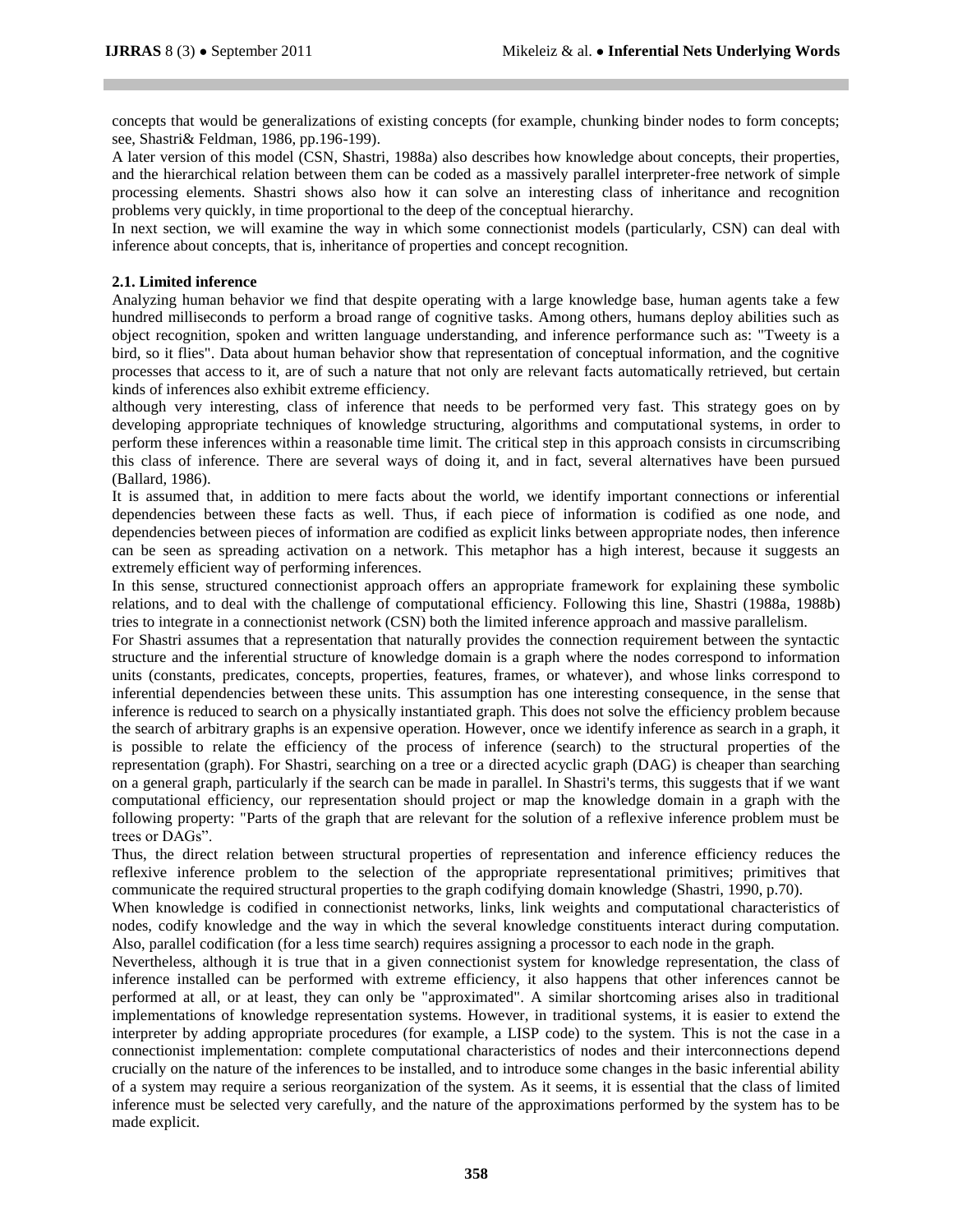In next section, we will focus on a class of inferences that constitutes an interesting component of commonsense knowledge, that is to say, inheritance and recognition in semantic networks.

## **2.2. Inheritance and recognition**

As it is known, inheritance is the property that allowsto infer properties of a concept on the ground of its ancestor's properties in the hierarchy. The recognition problem is complementary to the inheritance problem. As opposed to inheritance, which consists in searching a property-value of a given concept, recognition searches a concept that has some specified property-values. In this sense, it can be argued that these two forms of reasoning lie in the heart of intelligent behavior and behave as resources of more complex and specialized reasoning process; because both are automatically performed.

However not withstanding, in some cases it happens that a concept can belong to two different hierarchies, and then arise problems in inheriting properties; on the other hand, it may turn out also that a property does not apply to all members of a class, that is to say, a concept can have a specific property that must not be inherited by its descendants.

Exceptions and conflictive multiple inheritance in semantic networks have as result non-monotonicity and ambiguity. Neither of them can be handled within the first-order predicate logic (FOPL). Consequently, formalizations of semantic networks based on FOPL(Charniak, 1981), and several representation languages, such as KL-ONE (Brachman & Schmolze, 1985), cannot deal with exceptions or with multiple inheritance situations. At the same time, the translation to FOPL doesn"t explain how codified information in a semantic network for solving recognition problems should be used.

The shortcoming of default logic lies in the assumption that all affirmations have the same importance. This assumption is inappropriate in several cases. The necessity of combining relevant information and rating the relative importance of available information becomes more apparent when we consider subject's beliefs.

Likewise, Touretzky's (1990) proposal, based on the Ordering of Inferential Distance principle, provides a precise specification of what implications (items) should be extracted from an inheritance hierarchy in situations with exceptions. His formalism is also an improvement over Etherington & Reiter's proposal, where inferential significance of IS-A links is made explicit. However, Touretzky does not solve the problem of combining information from several sources, and his system presents ambiguities in situations of multiple inheritances.

Therefore, in order to deal with situations involving conflictive information, it becomes mandatory to adopt an epistemologically richer representation, to make possible to represent meaning relative to rules. An option is to consider affirmations such as "birds fly" as evidential affirmations. Within an evidential formulation, to find solutions for inheritance and recognition problems would amount to select the most probable alternative from a set; the computation of probability can be performed according to knowledge codified in conceptual hierarchy.

Trying to reformulate inheritance and recognition problems in terms of evidential reasoning in an earlier CSN model, Shastri (1988b) extended the traditional representation of a semantic network in order to include evidential information codified in terms of relative frequencies, specifying how instances of certain concepts are distributed with respect to certain property-values. Recognition can be conceived of, in this model, as a more general way of pattern matching; and questions put forward to the network, combining recognition and inheritance, perform a generalized form of pattern completion.

However, as we have seen, mere associating property-values with types is not enough. An agent may want to make finer distinctions and to use such information to recognize things, and to predict their properties. One way of capturing these distinctions is to store frequency distributions of concepts with respect to certain property-values. But this approach amounts to an excessive simplification. There are situations in which an agent may have to codify an evidential relation between a concept and an attribute-value without knowing any frequency distributions. Furthermore, there may be situations in which the correct conclusion is not the most probable one, but any other instead(see Lyon &Chater, 1990).

Therefore, the decision of designing some [property, value] pairs (or one pair) that would constitute a concept, would be always available to the agent. But this move implies to renounce to something well defined: on the one hand, it requires a commitment to additional computational sources, such as primitive nodes (e.g., binder nodes associating objects, properties and property-values; and where a concept is activated just when binder nodes receive activation from a pair of nodes simultaneously), links, processing elements, and so on; although, on the other hand, it is easier to extract certain inferences.

In a system such as CSN, problems can also arise when activation has (not) to spread beyond from what has been "pre-programmed". For example, this system is unable to infer, either new facts, or new things that are not already in the answer set. These problems can be resolved using a distributed representation instead, because new facts would emerge as an auto-learning way.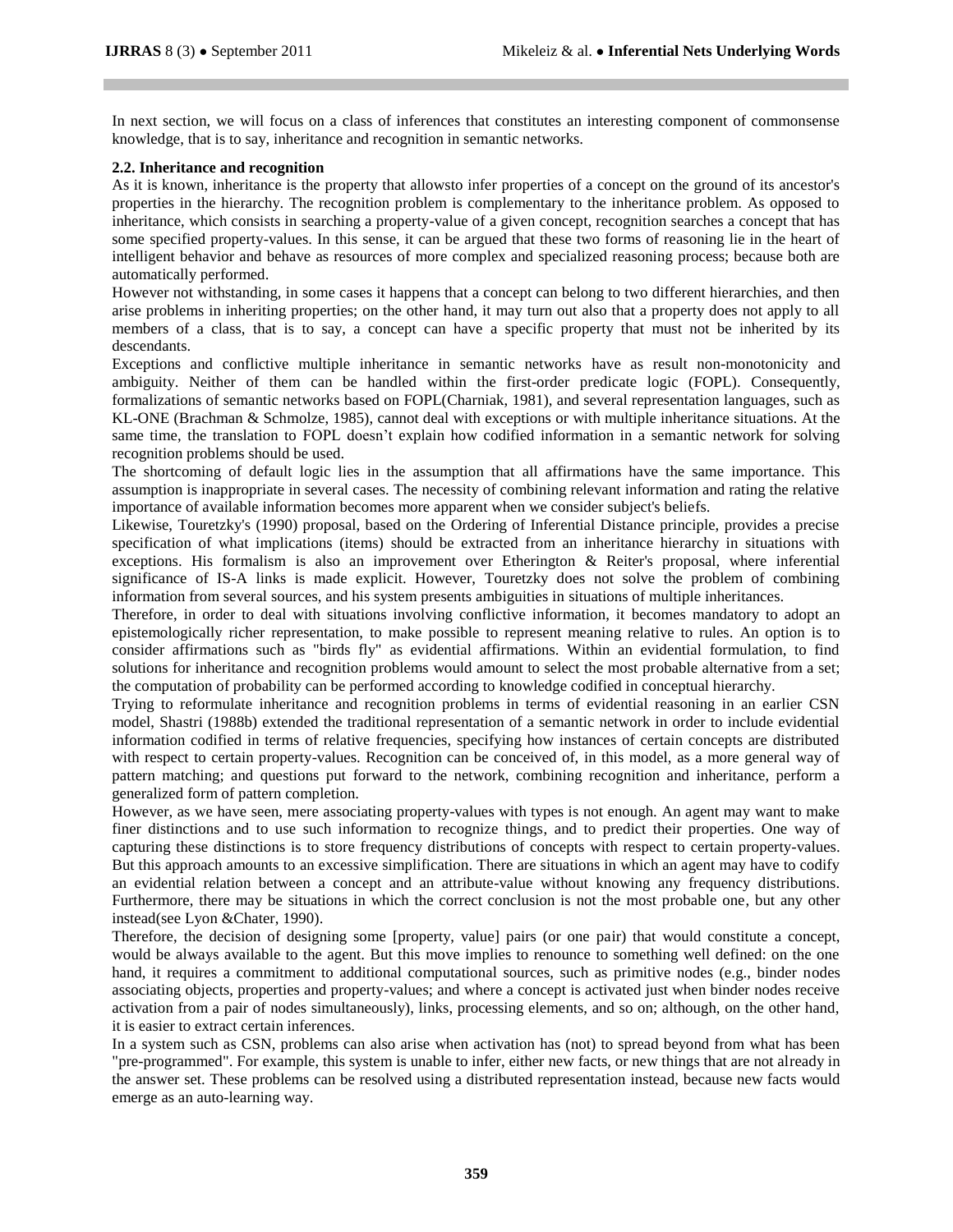## **2.3. Connectionist prototypes**

In addition to the attempts to simulate semantic networks and inference with local representations, there have been some efforts to do it with distributed representations as well, specifically, by using role-specific units. An example is Hinton (1990).

Hinton (1990) proposes a distributed codification of semantic networks using parallel hardware. The net codifies a set of triplets in the following way: [relation, role-1, role-2]. The proposed system has several interesting properties: given two components of a triplet, the net is able to determine the third element; the net can be programmed using the perceptron convergence rule, and can perform simple inheritance of properties. The system, however, has not reached enough structure and control for dealing with general cases of inheritance and partial matching, particularly when these cases come to pass in a multilayer semantic net that includes multiple hierarchies and conflictive information (see Alishahi& Stevenson, 2007).

In general, inheritance, or inference of properties (or relations), is a problem unsatisfactorily solved inside a connectionist system with purely distributed representation. The reason is that they don"t have specific units for each concept, as it happens in local networks (we would need a great deal of units or several network modules), neither any sort of conceptual primitives (micro features) or specific-role units, as it happens in some models of distributed networks (in both cases, it is necessary to suppose, to some extent, the existence of "certain" explicit representations). Thus, the system should need specific types of patterns (such as, "A category has a property of a superior node") in order to infer that the relation IS-A carries out the inheritance of properties of this upper node. Likewise, we can suppose that it could be necessary a "contrary method" for a category to acquire common properties of its members. This happens because patterns would not reflect any "structure" in order to generalize that some properties are a subset of a property of an upper level.

However, Mervis & Crisafi (1982) have argued not withstanding that, in most hierarchies of natural categories, basic level categories are more differentiated, given that they are followed by super ordinate categories, and finally, by subordinate ones. On this assumption, these authors have argued that, in general, the order of acquisition should be as follows: basic, super ordinate, subordinate. Nevertheless, in the hypothetical case of a hierarchy in which subordinate categories were more differentiated than super ordinate ones, we could predict that these particular subordinate categories would be acquired before relevant super ordinate categories. Therefore, they affirm that differentiation degree has dominance in the hierarchical level. So, the differentiation hypothesis can be used also for predicting the easiness of acquisition when it is difficult or impossible to apply one of the three hierarchical labels to a particular categorization scheme. Surely, two processes top-down and bottom-up, coexist in children concept acquisition, according to context, motivation, previous knowledge, and so on, although they can work, also in parallel, in a single system of information processing.

Thus, theThe main features (such as, content-dependency and multiple-constraint satisfaction) of distributed models may be used in an approach aimed to explain how people acquire concepts. These models can assume a picture of the mind as a chaos (for example, a bottle with different liquids that we move and, at the end, we obtain an equilibrium), where an activation pattern gets such equilibrium. The question lies in whether this equilibrium can be a concept or a proposition.

As mentioned above, it is possible to represent these activation patterns in an activation space. For example, the priming paradigm could be explained in this approach by taking into account the distance between concepts within the space, in the sense that two similar activation patterns match in order to get a new equilibrium or a new concept (say, a new stable activation pattern in distributed representations).

Given that, In the case of distributed representations it seems thus more natural to proceed with the previously mentioned feature approach. For instance, units may represent different features (micro features) that, in turn, may be used in the representation of different concepts (with common features, however). And, this codification may also represent different instances of a given concept (i.e., different particular dogs). Thus, a distributed model can acquire, through training, material whose features correspond to a concept (or instance) by means of abstracting a prototype from the class. For example, McClelland &Rumelhart (1986) propose a similar system that encodes specific experiences about individuals (particular instances of a concept). Also, Rumelhart, Smolensky, McClelland & Hinton (1986) used of the same idea for room schemas.

Thus, in contrast with symbolic models, prototypes and schemas are implicit representations that emerge by micro features activation, without needing explicit representations. These distributed models are able to infer inductively stereotypical or default information from inputs coming to the network. Even so, as we will see below, it is difficult to understand how more complex inferential phenomena could be performed by using distributed representations, mainly due to several problems that arise when using this kind of representation.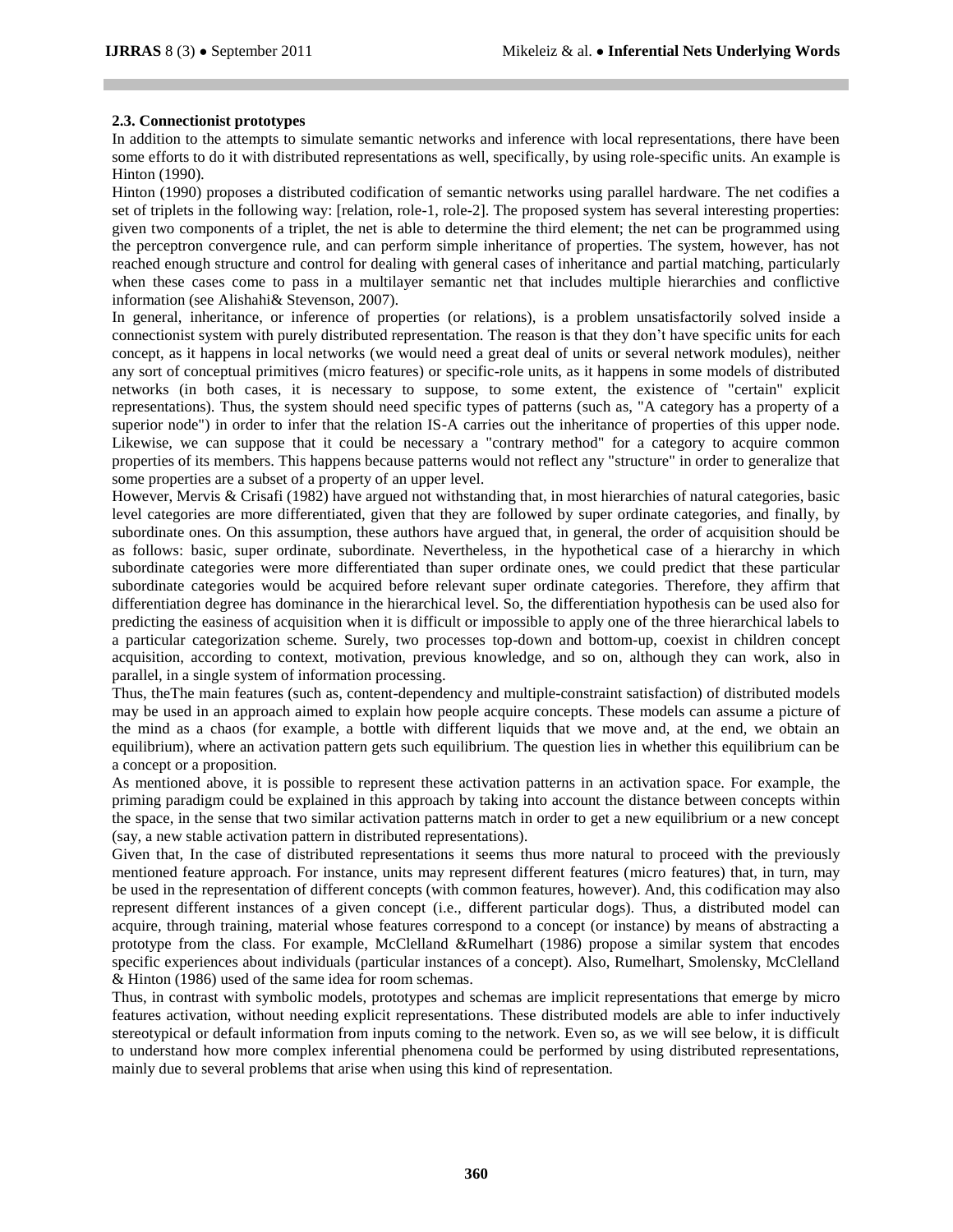## **2.4. Limitations**

Although connectionist networks solve several problems that classicist approaches were unable to treat satisfactorily, these systems have their own ones (Fodor &Pylyshyn, 1988; Massaro, 1988; Lachter & Bever, 1988; Pinker & Prince, 1988). These authors criticize the connectionist approaches due mainly to some problems that have not been utterly solved, such as logic inference or the semantic primitives" assumption.

According to Lachter & Bever (1988), some connectionist models of acquired linguistic behavior recently proposed, have representations based on incorporated linguistic rules. Connectionist models of language acquisition have arbitrary mechanisms and architectures that lead them to simulate rule effects. Connectionist models, in general, are not well adjusted to account for the acquisition of structural knowledge. They require predetermined structures, even for simulating basic linguistic facts. Such models are more suitable to describe the formation of complex associations between independently represented structures. This converts connectionist models into potentially important tools for the study of relationship between frequent behaviors and the structures underlying knowledge and representation. Such models can provide, at least, computationally powerful ways that show the limits of associationist descriptions of behavior. For example, Lachter & Bever, worried about linguistic rule acquisition and constraints on rules, claim that systems that learn to assign thematic roles to names in specific sentences (McClelland & Kawamoto, 1986), have properties similar to the ones of models that learn past-times of verbs (Rumelhart & McClelland, 1986). Representational input nodes are triplets, consisting in a syntactic position, and two semantic features for a name or verb. Output nodes represent a semantic feature for a name, another for a verb, and a thematic relation name-verb.

Lachter & Bever affirm that role semantic features do not follow from any independent theory: rather, they are just descriptors of the same roles. Therefore, some learning happens to be trivial. Learning does not mean to isolate independently defined semantic features relevant to roles. It involves, rather, an accumulation of activation strengths from available role features, and to give the correct instances of words (feature matrix) placed on particular role positions. These authors argue that one of the achievements of this model, according to McClelland & Kawamoto, is that it over generalizes thematic role assignments. Nevertheless, these connectionist systems can never discover structural rules. They concede, as a positive aspect of connectionist models, that they provide a rich associative framework for the description of formation of complex habits.

On the other hand, Massaro (1988) showed that the assumption of interactive activation in specific connectionist models is both unnecessary and inconsistent with empirical results. He admitted that connectionist models with hidden units are very powerful: they can simulate different types of results generated by models of different processes. Due to the great power of connectionist models with hidden units, they can describe results with no realistic assumptions about the psychological relations that are functional in the task. Connectionist models with hidden units are limited in theoretical value unless we postulate something like sequential stages of processing in which some categorization takes place before the answer selection. In spite of these limitations, it is well-known that some other important properties of connectionism have to be established in current models of pattern recognition.

Finally, Fodor & Pylyshyn (1988) claim, for example, that connectionist graphics aren't structural descriptions of mental representations, but specifications of causal relations. Anyway, these criticisms have received some answers (for example, Oaksford, Chater & Stenning, 1989; Chater & Oaksford, 1989). These authors argue that standard computational models assume the symbolic paradigm: say, that cognitive processes are mediated by the manipulation of symbolic structures. Such schemes deal easily with formal inferences, and with memory for arbitrary symbolic material. However, they do not capture so easily memory retrieval directed by content or defeasible inference sensitive to context, two abilities that people exhibit in a natural way and effortless, as it happens in commonsense knowledge or in shared knowledge.

## **3. CURRENT TRENDS OF SEMANTIC REPRESENTATION**

There have been attempts to define basic level actions (Lakoff, 1987) and hierarchical representations for events (Jackendoff, 1990). Difference between domains, however, persists. For example, in Keil (1987, 1989), the hierarchical organization for objects and events is described as being different, with event categories being represented in fewer levels (generally two)and with fewer distinctions at the super ordinate level. Other attempts to capture a level of organization for events have included distinctions between "light" (e.g., do) and "heavy" (e.g., construct) verbs (Pinker, 1989). However, the light/heavy dichotomy only allows us to draw a distinction between verbs used as auxiliaries and other verbs; however,to draw the line between "general" and "specific" verbs is not an easy agreed-upon exercise.

Also relevant here are Imaging studies which provide some evidence for distinct neural substrates for processing the meanings of words referring to objects and actions are also relevant in this concern. For words referring to objects, multimodal areas of the basal temporal cortex are involved in semantic processing, while semantic processing of words referring to actions involves left primary motor and premotor areas and left middle temporal areas.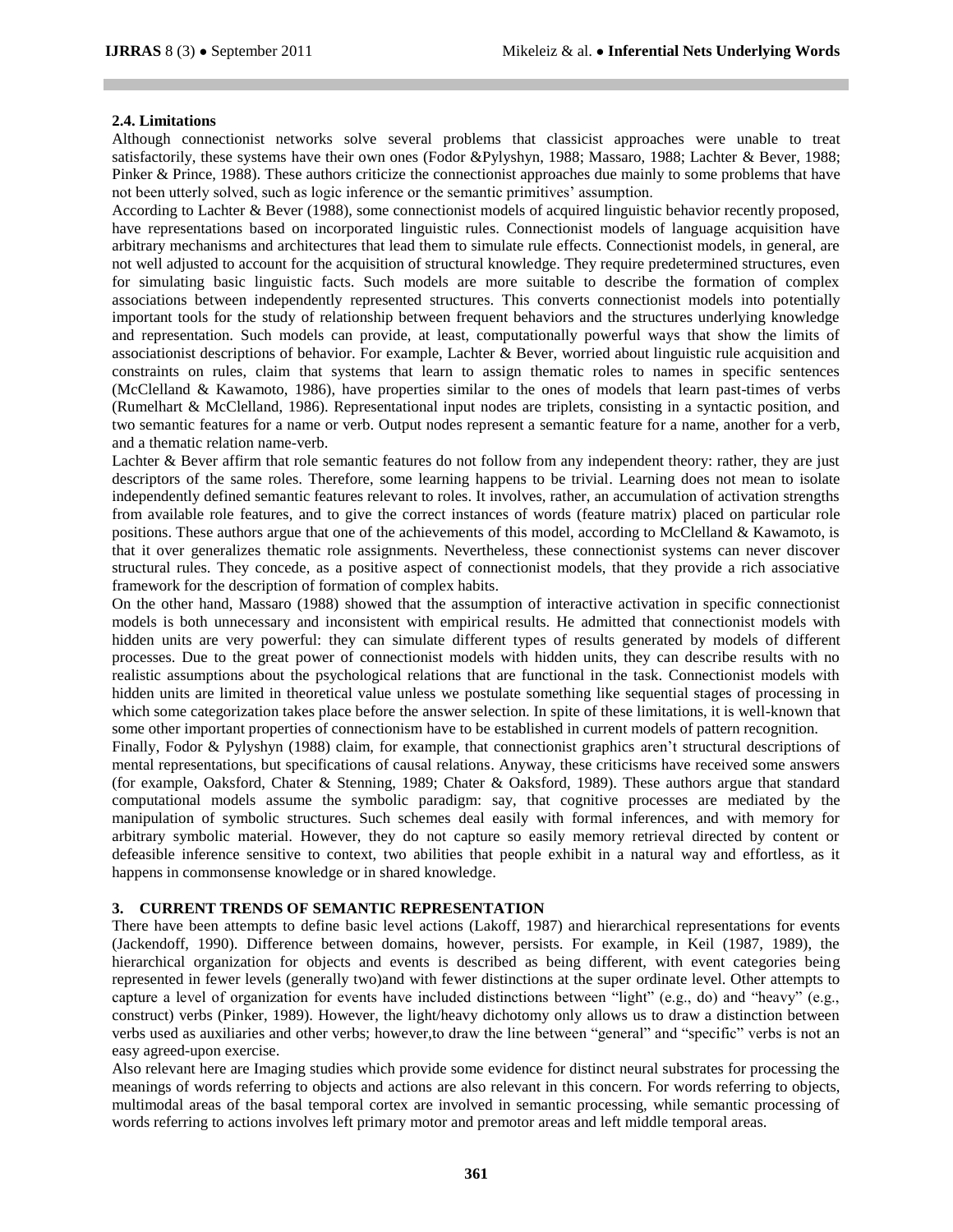Notable exceptions are studies in neuropsychology that have documented a double dissociation between concrete and abstract words, offering an account for the greater degree of impairment of abstract rather than concrete words in terms of differences in feature richness of semantic representations, with concrete words having richer representations and therefore being more resistant to damage than abstract words, whose representations would instead be characterized by fewer features.

It is well established that patients may be able to retrieve semantic information about objects in absence of naming success (Plaut, 2002) and that the amount and quality of this information may differ according to the category from which an object is drawn and the nature of the task (Moss et al., 1998). For example, there are patients who appear to have a greater problem with living things. Their knowledge of the shared properties of living things was no different from their knowledge of the shared properties of artifacts (see Garrard et al., 2001).

#### **3.1. Relations among words**

As we have seen, it does matter for network-based theories the type, configuration, and relative contribution of the links existing between words. Lots of alternative frameworks have been developed differing along these crucial dimensions. Importantly, these models have in common a focus upon (explicit) intensional relations, and a necessity to explicitly designate those relations that are implemented.

In fact, researchers have decided either to embed different or the same organizational principles. In Wordnet(Miller & Fellbaum, 1991), has been developed a holistic model of semantic representation byusing the strategy of deciding a priori diagnostic properties of the different domains, with different types of relational links for objects and events. In the case of nouns referring to objects it has been argued that relations such as synonymy, hyponymy (i.e., dog is a hyponym of animal) and meronymy (e.g., mouth is part of face)play animportant role in describing the semantic organization. For verbs, instead, some propose that the relational links among verb concepts include troponymy (i.e., hierarchical relation in which the term at an inferior level, e.g., crawling, is a manner of a term at a level above, e.g., travel/go/movelocomote), entailment (e.g., snoring entail sleeping) and antonymy (e.g., coming is the opposite of going) while relations such as meronymy would not apply within the network.

Wornet (Miller &Fellbaum, 1991) is a network model for the representation of a large number of nouns, verbs and adjectives in English. In this system, nouns, adjectives and verbs each have their own organization, which is determined by the role they must play in the construction of linguistic messages. These relations and organization are hand constructed on the basis of the relations considered as relevant within a given class of words: (i) for nouns, the main role is typically played by relations including synonymy, hierarchical relations and part-whole relations; (ii) for verbs, instead, are dominant troponymy (hierarchical relations related to specificity in manner), entailment, causation, and antonymy.

In alternatively, in the Featural and Unitary Semantic Space Hypothesis (FUSS, Vigliocco et al., 2004) the strategy has been not to decide a priori upon criteria to distinguish the object and the event domains, but to model both types of word within the same lexical-semantic space using the same principles. This strategy has also been used by global co-occurrence memory models such as Latent Semantic Analysis (LSA, Landauer & Dumais, 1997) and Hyperspace Analogue to Language (HAL, Burguess& Lund, 1997). These models take advantage of computational techniques, using large corpora of texts (e.g., linguistic context).

Another computational model that uses cross-situational inference too is proposed by Yu (2005). This model is also used to examine the role of various factors, such as syntax (Yu, 2006), in word learning. However, the system uses the original form of the automatic translation learning algorithm of Brown et al. (1993), which lacks of cognitive plausibility. It is non-incremental and learns through an intensive batch processing of a whole training data. Moreover, it is tested on limited experimental data containing a very small vocabulary, and with no referential uncertainty (Fazly, Alishahi& Stevenson, 2008).

MostThe great majority of the existing models rely on a pairing of a semantic representation with a single word form (or its phonological representation) –as opposed to full utterances- as training data. Connectionist models have been proposed for learning such associations, and investigating various patterns in the process of learning. For example, Li et al. (2004) simulate vocabulary spurt and age of acquisition effects, whereas Horst et al. (2006) examine the role of fast mapping. Regier (2005) proposes an associative exemplar-based model that accounts for the changes observed in children"s word learning pattern, such as fast mapping and learning synonymy, with no changes in the underlying learning mechanism. On the other hand, the Bayesian model of Xu&Tenenbaum (2007) focuses on how humans generalize and learn category meanings from examples of word usages.

## **3.2. Damaging networks**

One class of models employ connectionist feature frameworks in order to demonstrate how particular patterns of semantic impairment can be observed as a consequence of differential feature composition. This approach typically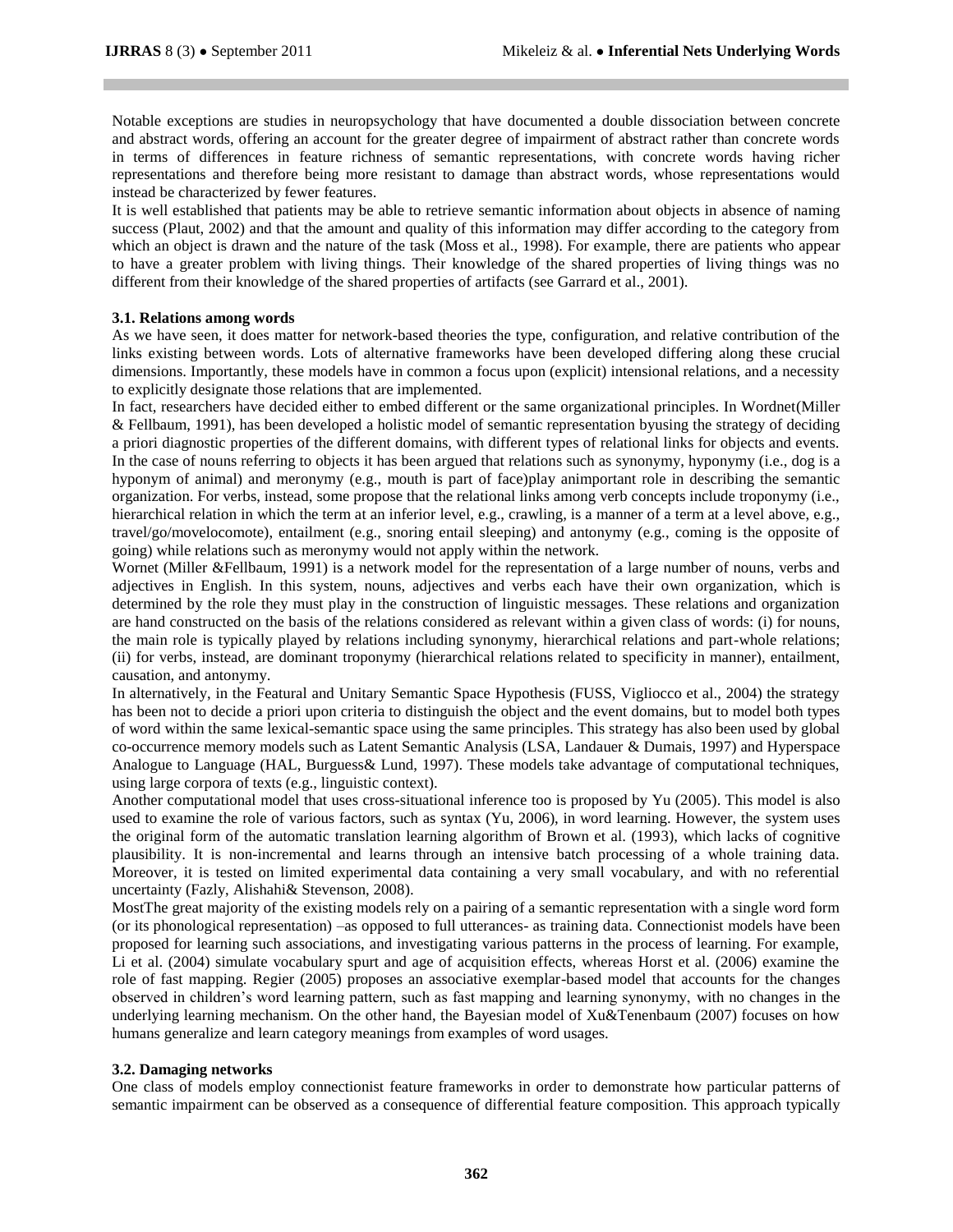entails training a connectionist network with input that, although not directly obtained from speakers, is informed by particular characteristics of feature norms that are assumed to play a role.

Farah & McClelland (1991) proposed a model in which words referring to living or no-living entities were associated with different proportions of visual-perceptual *vs*. functional features (the former predominate for living things, the latter predominant for non-living entities), consistent with evidence from feature-generation tasks. Differential category-related effects were found when the model was injured (damaged in order to simulate impaired performance), depending upon whether the lesion targeted the visual-perceptual or functional features.

Devlin et al (1998) addressed the differential impairment over time for living and non-living things as a consequence of Alzheimer"s dementia. They implemented semantic representations that were based upon the relationship between entities in a particular domain: inter correlated features (those features which frequently co-occur with each other) and distinguishing features (those which best enable similar entities to be distinguished from each other). While living things typically have many inter correlated features but few distinguishing ones, the situation for nonliving entities is the reverse. These differences in the composition of living and non-living entities were sufficient to explain the progression of relative impairment in distinguishing living and non-living things as a consequence of Alzheimer"s dementia, even with a single representational system.

An alternative approach has been to assemble sets of words and decide a priori upon their features. Hinton & Shallice (1991) created a set of semantic features which capture intuitive properties of common objects (has legs, hard, made-of-metal), then used those features to train an attractor network to learn the mapping between orthography and semantics. Injuring this network brought about semantic, visual, and combined visual/semantic errors consistent with patterns of performance in deep dyslexia.

Plaut (1995; Plaut & Shallice, 1993) use the same approach to investigate double dissociations between reading concrete and abstract words, using a set of empirical semantic features underlying the meanings of concrete and abstract words. One particular aspect of these representations was that abstract words have fewer features overall; this broad difference in feature properties between concrete and abstract domains (perhaps in conjunction with other differences) converted into differential consequences when different aspects of the model were damaged: abstract words were more impaired when the feed forward connections were injured, while concrete words were more impaired when the recurrent connections were impaired.

## **3.3. Feature norms**

In previous models, the semantic features were selected a priori, and may be that this procedure does not reflect the full range of properties of meaning that are relevant to the representations of the words in question. It is therefore an important additional step to asses comparable feature information that is produced by naive speakers (about the research questions involved). This allows the investigation of issues like feature properties, distribution of features across different sensory modalities, and so forth, by using entirely empirically derived measures. In collecting features of meaning from multiple naive speakers, we also gain a fine-grained measure of features alience, given that a feature"s relative contribution to a word"s meaning can be weighted according to the number of speakers producing that word. That is, relevance of feature variables, established on the basis of feature norms, to the representation of concepts (Vinson & Vigliocco, 2008).

Vigliocco et al. (2006) have used these norms for the selection of materials for imaging studies, in order to generate predictions concerning semantic impairments in brain-damaged individuals, and to develop a model of semantic representation.

According to FUSS, in order to address the semantic representation of words that refer to objects and words that refer to events, conceptual features (of which feature norms are a proxy) are bound into a separate level of lexicalsemantic representations which in turn serves to mediate between concepts and other linguistic information (syntax and word form) in line with Damasio et al"s (2001) idea of "convergence zones".

Using Kohonen"s self-organizing maps for dimensionality reduction technique, the organization at this level arises trough an unsupervised learning process which is sensitive to properties of the feature input, such as the number of features for each concept, how salient a given feature is for a concept (feature weight), features that are shared among different concepts and features that are correlated. Thus it is not necessary to specify in advance which aspects of the input should be reflected in lexical-semantic organization; this process also allows different properties to exert different influences depending upon the characteristics of a given semantic field, giving rise, for example, to the different smoothness of the space for objects (organized in a "lumpy" manner) with semantic field boundaries being well-defined, and events (organized "smoothly") in which there are no clear boundaries among fields.

On the contrary, Barsalou (2005) suggest that an important distinction between abstract and concrete words is which situations are more salient for the two types of word. Whereas for objects, attention focuses on the specific object against a background, for abstract notions, attention focuses on social context, events and introspective properties.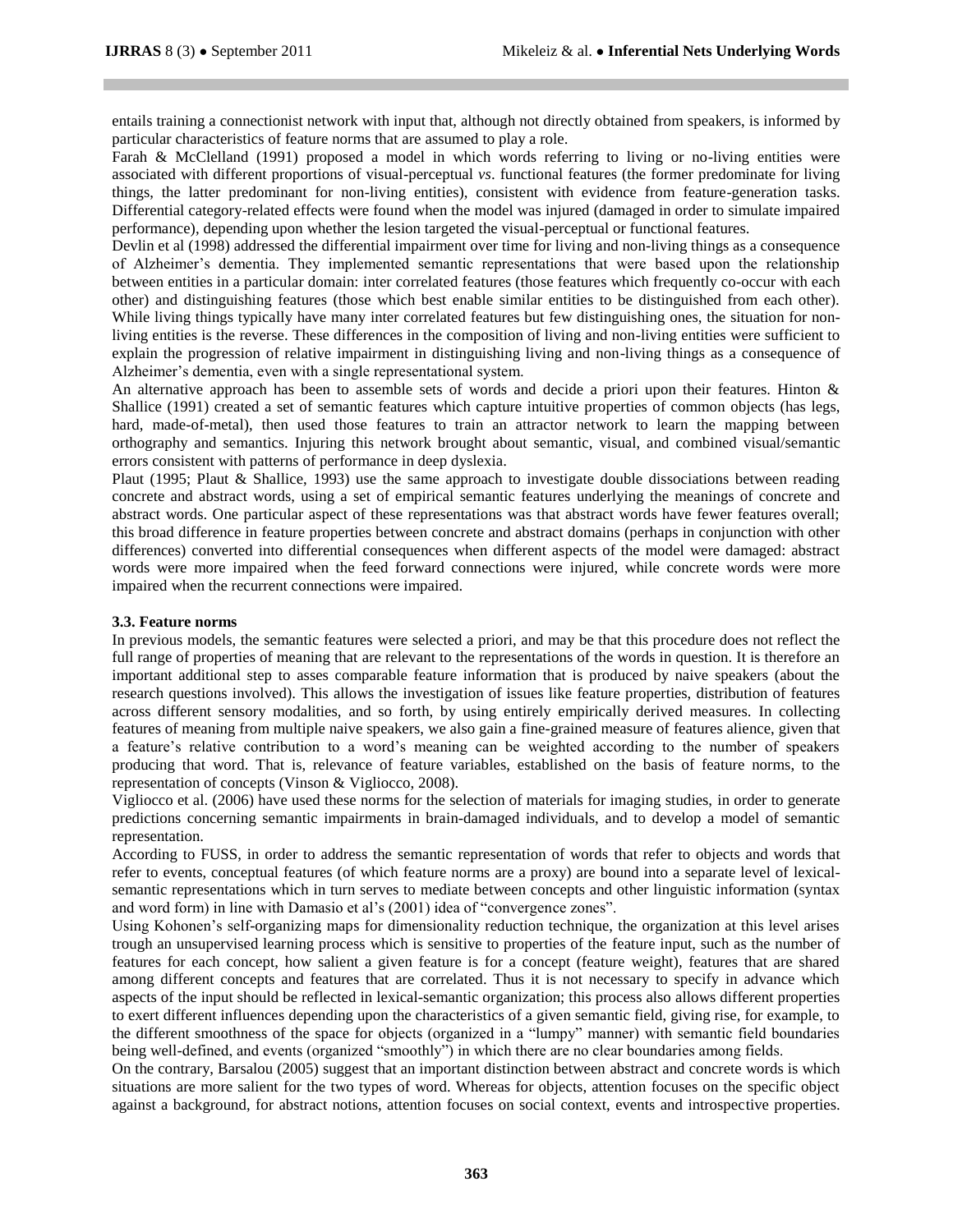For 'true', the focus will include the speaker's claim, the listener's representation of the claim, and the listener's assessment of the claim, rendering abstract words more complex than concrete words.

Abstract knowledge is viewed as originating in conceptual metaphors (i.e., the use of a concrete conceptual domain of knowledge to describe an abstract conceptual domain). In this view, learning and representation of abstract concepts in the mind/brain is grounded in the learning and representation of concrete knowledge, which in turn is grounded in our bodily experience of the world.

As abstract words also appear to be more susceptible to cross-linguistic variability (and cross-cultural variability too) than concrete words, investigations of this domain of knowledge may provide important information on how conceptual universal biases may interact with language-specific factors in determining the organization of the semantic system. Next, we will discuss it in relation to the activation of emotional inferences while reading words.

## **4. EMOTIONAL INFERENCES**

The interaction between cognition and emotion is currently increasing neuroanatomical support. Lately, the multiple connections between limbic system areas and the neocortex have been emphasized: (i) the proliferation of fibers that led directly from the thalamus to the amygdale, which presumably represent a flow of information from (still only partially analyzed) stimulation obtained very early in cognitive processing to an area strongly implicated in emotional activity; (ii) fibers leading from the amygdale to the neocortex, maybe indicating emotional responses evoked by this preliminary information and able of modulating sensory processes; and (iii) fibers leading from the neocortex to the amygdale, which presumably represent cortical feedback from more completely analyzed information to influence emotional response.

There are not one single connection between emotion and cognition, but several. Some connections must clearly be classified as non-conscious. For example, when people become committed to pursuing a goal, that event initiates an internal state termed as "current concern", which has the property, among others, ofpotentiating emotional reactivity to cues associated to the goal pursued. The emotional responses thus emitted begin within approximately300 milliseconds after exposure to the cue – early enough to be considered purely central, non-conscious responses at this stage. Because they appear to be incipient emotional responses but lack many of the properties normally associated with emotion, they are called "proto-emotional" responses (see also Mathews & MacLeod 1994).

Proto-emotions are processed in parallel with early perceptual and cognitive processing, with which they trade reciprocal influences. The intensity (and other features) of the proto-emotional responses affects the probability that the stimulus will continue to be processed cognitively. The results of continued cognitive processing in turn modulate the intensity and character of the emerging emotional response. Proto-emotional responses affect attention, perception, performance at different phases and all skill acquisition (Kanfer, 1996; Gollwitzer, 1996).

## **4.1. Lexical decision tasks**

The automatic character of proto-emotional responses process is exhibited by data from lexical decision tasks (Young, 1987). This experimental paradigm ask subjects to decide as quickly as possible whether each occurrence of a letter string is an English word *vs*. nonsense, and the reaction time of the response is measured. A series of experiments (Young, 1987) showed that proto-emotions direct attention. The left side of the screen was taken up by a patch containing computer-related verbal "garbage", and subjects were instructed to ignore it, but sometimes contained a word planted to relate to one of a subject's current concerns. When the target string was indeed a word, the reaction time of reporting this was significantly slower if the distractor patch contained a concern-related word. Thus, concern-related stimuli seem to impose an extra load on cognitive processing even when they are peripheral and subjects are consciously ignoring them. This finding adds a further look to the automaticity of the effect (see also Kauschke & Stenneken 2008).

Modified Stroop procedures demonstrate the same effect (Riemann & McNally, 1995). For instance, MacKay et al. (2004) demonstrated three taboo Stroop effects that occur when people name the color of taboo words (e.g. death, war): (i) longer color-naming times for taboo than for neutral words, an effect that diminishes with word repetition; (ii) superior recall of taboo words in surprise memory tests following color naming; (iii) better recognition memory for colors consistently associated with taboo words rather than with neutral words. They argue that taboo words trigger specific emotional reactions that facilitate the binding of taboo word meaning to salient contextual aspects.

Besides words related to current concerns and taboo words, also negative words exhibit to some extent Stroop effects. Estes & Adelman (2008) analyzed a set of words, controlling central lexical features, and found a small but significant effect for word negativity. They concluded that this effect is categorical. Larsen et al. (2008) analyzed the same data set but included the arousal value of each word. They found nonlinear interaction effects predicting lexical decision time and naming speed.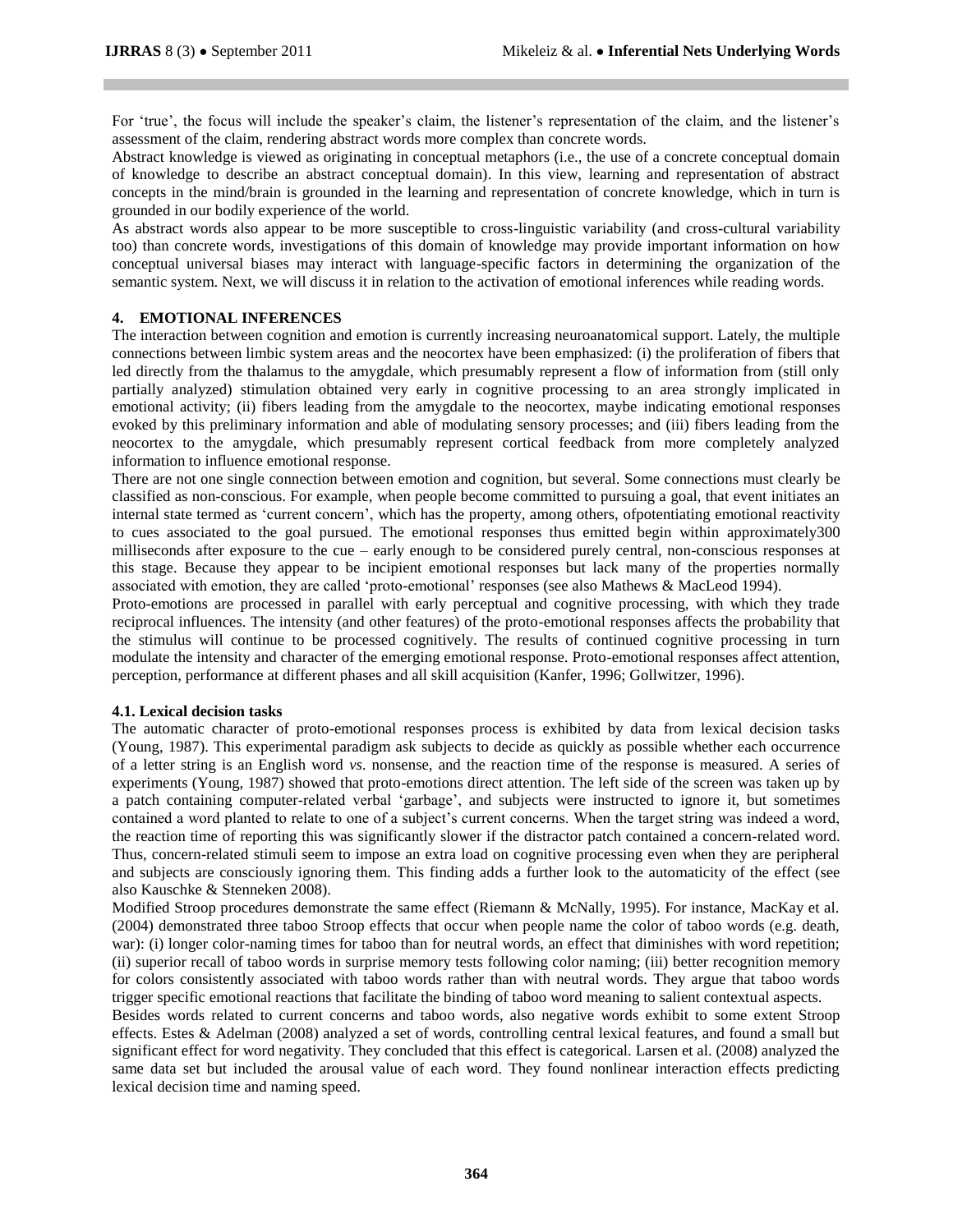Not all negative words produce the generic slowdown. Only negative words that are moderate to low on arousal produce more lexical decision time slowing than negative words higher on arousal. Kahan & Hely (2008) showed that the role of valence and word frequency interact in contributing to the emotional Stroop effect.

Altarriba & Canary (2004) also examined the activation of arousal components for emotion-laden words in English (for instance, kiss, death) in two groups of monolingual (English) and bilingual (Spanish-English) subjects. Primetarget word pairs were presented for lexical decisions to English word targets in either high arousal, moderate or unrelated conditions. The results revealed positive priming effects in both arousal conditions for both groups of subjects. But, while the baseline conditions were similar across groups, the arousal conditions produced longer latencies for bilinguals than for monolinguals.

Brain activation to emotional words also varies in depressed vs. healthy subjects. Depression involves enhanced processing of negative stimuli or diminished processing of positive stimuli. Canli et al. (2004) used functional magnetic resonance imaging to assess brain activation in depressed *vs*. healthy subjects. Subjects with serious depressive disorder and a control group were scanned during a lexical decision task involving neutral, happy, sad, and threat-related words. For happy words, depressed subjects exhibited less activation than did controls to happy words in fronto-temporal and limbic regions. For sad words, depressed subjects showed more activation than did controls in the inferior parietal lobule and less activation in the superior temporal gyrus and cerebellum, suggesting a complex activation pattern that varies for neural sub-circuits that may be associated with different cognitive and behavioral processes.

Similarly, Hirsch & Mathews (1997) performed three experiments to investigate the extent to which subjects with high or low levels of anxiety about interviews made emotionally congruent interpretative inferences while reading descriptions of a relevant ambiguously-threatening event like being interviewed for a job. The resulting data support the hypothesis that groups varying in self-reported concern about the described event differed in the interpretations that they made while reading: non-anxious subjects infer positive outcomes to an ambiguous event, while highly anxious subjects do not.

Proto-emotions are not exclusive to lexical-semantic knowledge. Acoustic properties of speech likely provide external cues about internal emotional processes, a phenomenon called vocal expression of emotion (Bachorowski & Owren, 1995). Vocal expressions of emotions have also the power to evoke proto-emotional responses.

## **4.2. The neurolinguistic perspective to proto-emotions**

The perceptual benefit for emotionally arousing material, labeled motivated attention, is indexed by electro cortical amplification at various levels of stimulus analysis. On a neuronal level, the question is how perceptual enhancement for arousing signals translates into modified processing of information. Ihssen, Heim &Keil (2007) examined facilitation and interference effects of task-irrelevant emotional pictures on subsequent word identification in the context of forced-choice lexical decision tasks. The pictures varied in hedonic valence and emotional arousal that preceded the word/ pseudo-word targets. Across measures and experiments, high-arousing compared to lowarousing pictures were associated with impaired processing of word targets. Arousing pleasant and unpleasant pictures prolonged word reaction times irrespective of stimulus-onset asynchrony (80 msec, 200 msec, 440 msec) and salient semantic category differences (e.g., erotica *vs*. mutilation pictures). On a neuronal level, interference was reflected in reduced N1 responses (204–264 msec) to both target types. Paralleling behavioral effects, suppression of the late positivity (404–704 msec) was more notable for word compared to pseudo word targets. Regional source modeling indicated that early reduction effects originated from inhibited cortical activity in posterior areas of the left inferior temporal cortex associated with orthographic processing. Modeling of later reduction effects argues for interference in distributed semantic networks comprising left anterior temporal and parietal sources. Thus, affective processing interferes with subsequent lexical-semantic analysis along the ventral stream.

Tamagni et al. (2009) found that healthy right handed subjects exhibiting a leftward line bisection bias on a lateralized lexical decision task had a recognition advantage for negative over positive emotional words. They suggest that functional hemispheric differences state variables may be less decisive than the trait variable of lateral hemispatial attention, and propose a reconsideration of 'hemisphericity'. Their findings also have complex implications for the interaction between cortical (anterior and posterior) and subcortical structures in the mediation of both the production of emotions and perception.

In this way, a number of indications from current-concerns related data (see Klinger 1996) have suggested that a critical property of current concerns is to dispose subjects to respond emotionally to cues associated with corresponding goal pursuits. The emotional response induces a number of levels of cognitive processing. That is to say, the emotional responsivity, which is itself based on goal commitments, mediates the effects on cognition.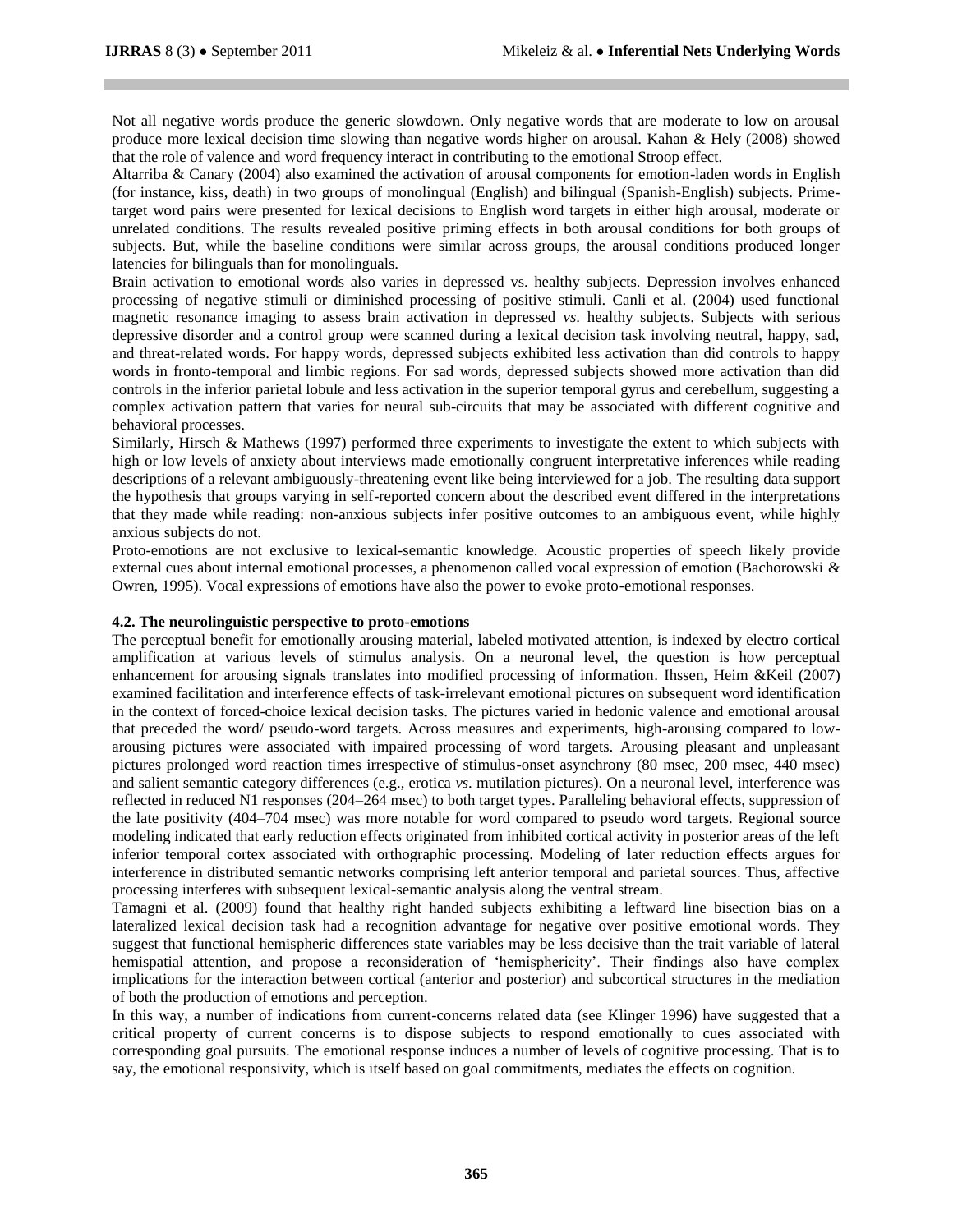#### **4.3. Future work**

Future research on cognition has to develop realistic models where non-conscious emotion and lexical-semantic analysis interact with cognitive processing. That the classical symbolic paradigm can readily meet this demand is questionable. Semantic knowledge is thought to be mainly conscious and related to "ideas". It is doubtful that this conceptualization would be realistic concerning non-conscious proto-emotional responses.

The neural network –paradigm assumes a non-conscious level of reaction that may activate any response-algorithm. These algorithms are not limited in number or in quality. Hypothetically any feature of a semantic component can be identified by an algorithm at a pre-conscious level.

The problem, As it seems, the problem would be how to identify arousing contentin lexemes. Lexical decision tasks are able to recognize that something is motivating attention by measuring time response, however, it is unable to analyze semantic knowledge in detail. The experiments cannot tell what component in negative words lead to affective arousal – nor explain why.

One methodological innovation is, for example, the work of Pitterman et al. (2010). They combined speech-based emotion recognition with adaptive human-computer modeling. Having the robust recognition of emotions from speech signals as their goal, the authors analyze the effectiveness of using a plain emotion recognizer, a speechemotion recognizer combining speech and emotion recognition, and multiple speech-emotion recognizers at the same time. The semi-stochastic dialogue model employed relates user emotion management to the corresponding dialogue interaction history and allows the device to adapt itself to the context, including altering the stylistic realization of its speech. Yet, the semantic content of lexemes remains unanalyzed.

In this case a mixed-methods approach to semantics seems to be worth to pursue. Vanhatalo (2002a, 2002b, 2004, 2005) succeeded in demonstrating that a cluster of speech act –synonyms (engl. nag) are distinguishable in regards to the concept of "fairness". Anaphora is asemantic component not mentioned in the literature or in dictionaries, but discovered through open-ended questionnaires, and then quantified trough population tests. Fairness is atrait nonconsciously analyzed in social settings. Proto-emotional responses to perceived unfairness regulate serotonin reactions (Crockett & al. 2008). Thus the mixed-method approach seems to be able to detect and discover relevant semantic components for further studies on the connections between emotion, lexical-semantic knowledge and cognition.

Pragmatic features may also be quantifiable through a mixed-methods approach. Iza & Konstenius (2010) were able to show though a cross-linguistic (Spain-Finland) experiment, that all negative person-related adjectives would be interpreted 2-degrees (on a scale of 10) more negative if uttered by an older person (vs. a peer), and all positive person-related adjectives would be interpreted 2,5 degrees more positive if uttered by a peer. This revels that pragmatic features should be identified as interfering variables when discussing proto-emotional responses interferences with lexical-semantic content.

## **5. DISCUSSION**

Some authors argue for the existence of multiple modality-specific semantic systems, each responsible for processing stimuli in a specific modality (visual, verbal, auditory-non-verbal, tactile, etc.). The opposing opinion is that there is a single multimodal semantic system, responsible for all semantic processing. Let see Shallice"s (1988) three arguments in favor of multiple modality specific semantic systems:

(i) The occurrence of cases of multiple modality specific aphasia points to multiple semantic systems. In modalityspecific aphasia, stimuli in all modalities but one (tactile), can be named by the patient. In such a case, the patient can name a picture, or an auditory-described object, but cannot name an object he is exploring tactilely. A possible explanation is that there exist multiple modality-specific semantic representation systems, and that there are impairments in the tactile system, in this case, or in the transmission from the tactile system to the verbal system.

(ii) A patient, AR, presented with semantic access dyslexia. In a word-reading task, AR was aided more by a verbal cue than by a picture. Object naming was also difficult for AR. Shallice offers the explanation that AR could not transmit information between his visual semantic system and his verbal system. Thus, his reading was not aided by a picture, and his picture-naming was not aided by a verbal cue.

(iii) The study of aphasic patients who have lost information from their semantic systems. Such patients often show differences in performance between modalities. For example, a patient may be able to describe a visually-presented object, but not the auditory-presented word. In such a case, the patient"s visual semantic system may be intact, while information has been lost from his auditory-verbal semantic system.

On the other hand, there exists evidence in support of a single multi-modality semantic system. Such a system would be responsible for all semantic processing, regardless of input or output modality. Hillis et al (1995) mention a patient, KE, who made semantically related errors in various tasks, (oral reading, written naming, word-picture matching and naming from tactile input). Analysis of KE"s performance revealed similar frequency and type of error across all modalities of input and output. This qualitatively and quantitatively similar level of performance across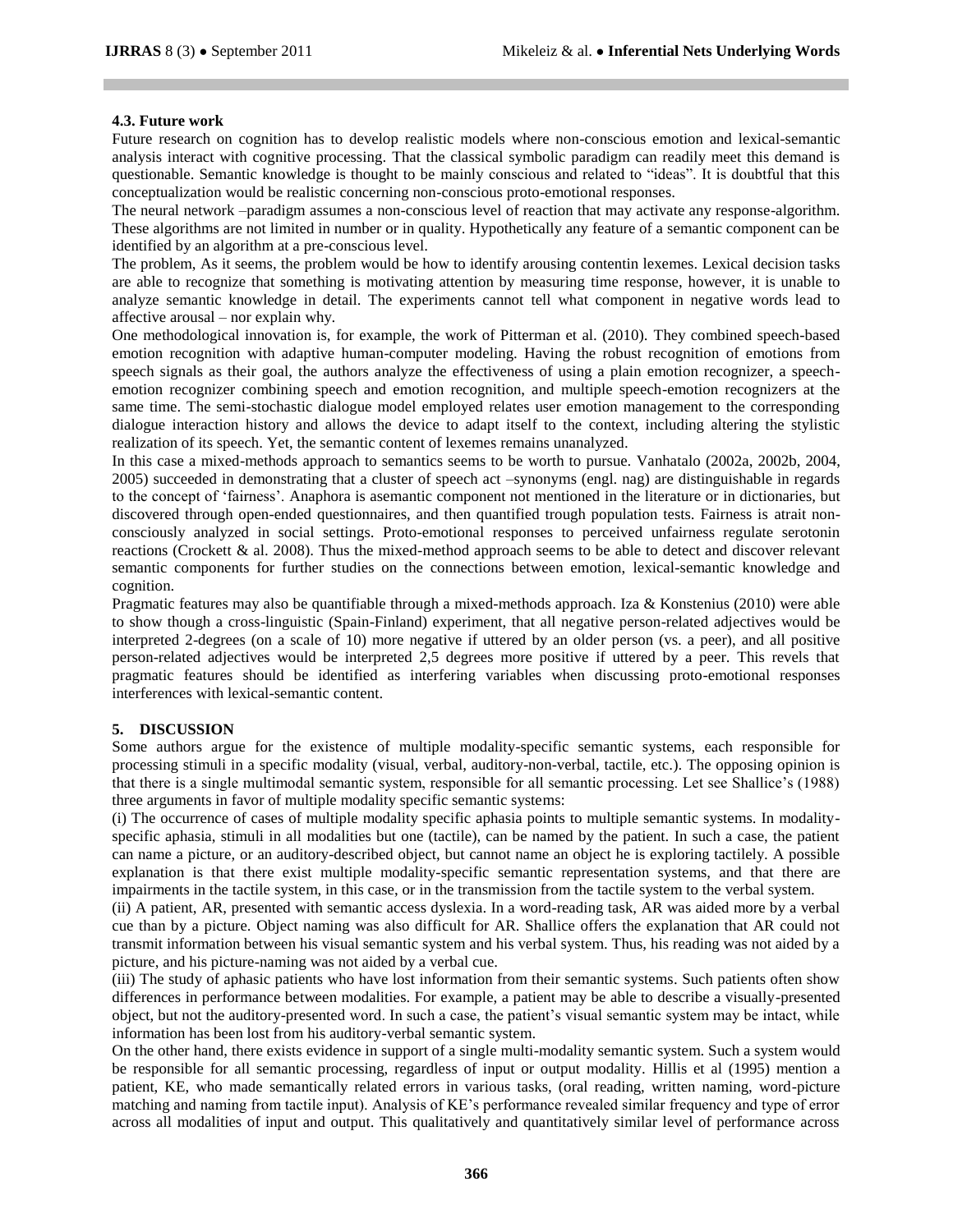modalities suggests the possibility of damage to a single semantic processing system, responsible for all lexicalsemantic processing. Such damage would result in impairment of processing in all tasks involving the semantic system.

Does processing word referring to *events* involve the activation of modality-related information even when we justlisten? In the case of PET listening attentively to blocks of words (motion *skate*, sensory *taste*):

(i) Premotor/motor areas(BA 4/6) activations for motor words;

(ii) Multimodal temporal basal areas (BA 20/36) for sensory words.

Analyzing the regions of interest, listening (the most automatic task) to motor words activates primary motor cortex. This suggests that we retrieve non-linguistic information specific to modality and there is not effect for sensory words in basal temporal areas.

Finally, knowledge about word is organized according to grammatical class (nouns & verbs): (i) there have been described a phasic patients who are selectively impaired neither for nouns, nor for verbs and vice versa; (ii) Areas of specific activation for verbs have been reported.

However, some studies confounded the semantic distinction between objects and events and the grammatical distinction between nouns and verbs. In an automatic task, listening to words, a common neural system underlies the processing of nouns and verbs, once semantics is controlled.

So therefore, the issue of a single multi-modality semantic system *vs*. multiple modality-specific systems may only be resolved through further research. If conclusive evidence is obtained to support one hypothesis or well the other, language processing models may have to be adapted to represent correctly the structure and function of the semantic component.

There have been Very few computationally detailed semantic-based models of emotional inference have been proposed yet. In particular, very little work has been done in this regard within the framework of cognitive architectures (Newell, 1990; Sun, 2002). From this work, we can envisage a semantic computational model with some attributes: (i) mechanisms and process-based aspects of different psychological processes with words; (ii) a cognitive architecture for integrating the semantic representation into a broader context and with other psychological processes; (iii) it should be grounded on essential motivations and emotions of human behavior and action (Sun, 2009).

An example of such an architecture is CLARION. It has been successful in simulating artificial grammar learning tasks, dynamic control tasks, categorical inference tasks and certain mental disorders (Sun et al, 2011). It also works on reasoning tasks, social simulation tasks, as well as meta-cognitive, and motivational tasks (Helie& Sun, 2010; Sun & Zhang, 2006).

Within this architecture, there is the constant interaction among four subsystems within a cognitive agent: (i) motivational (there is a set of basic motives or drives which are universal across individuals); (ii) meta-cognitive; (iii) action-centered;(iv) non-action centered. Individual differences may be explained by the differences inthedrive activations in different situations by different subjects (it is explained by differential drive strengths). The drives lead to the setting of goals and a number of major cognitive parameters by the meta-cognitive subsystem. Individual differences on drive strengths are reflected in the resulting goals and major cognitive parameters in consequence. On the basis of this selection, a cognitive agent makes its own action decisions, within the action-centered subsystem. Thus, these actions reflect individual differences as well as contextual factors.

In this concern, we could hypothesize that mental processes may be the result of complex interactions among a large set of psychological entities, elements and components, such as emotional inference, semantic representation and so forth. Therefore, a detailed computational simulation based on this cognitive architecture can provide a coherent account of the underlying complex dynamics and an integration of existing empirical or clinical approaches.

## **6. ACKNOWLEDGEMENTS**

This work has been supported by the project (FFI2009-08999) of Spanish MICINN.

## **7. REFERENCES**

- [1]. Alishahi, A. & Stevenson, S. (2007). A computational usage-based model for learning general properties of semantic roles. In Proceedings of the 2nd European Cognitive Science Conference, Delphi, Greece.
- [2]. Altarriba, J. & Canary, T.M. (2004). The influence of emotional arousal on affective priming in monolingual and bilingual speakers. Journal of Multilingual and Multicultural Development 25 (2): 248-265.
- [3]. Bachorowski, J.A. & Owren, M.J. (1995). Vocal expression of emotion: acoustic properties of speech are associated with emotional intensity and context. Psychological Science 6 (4): 219-233.
- [4]. Ballard, D. (1986) Parallel logical inference and energy minimization, Technical Report 142, Department of Computer Science, University of Rochester, Rochester, NY.
- [5]. Barsalou, L.W. (2005). Continuity of the conceptual system across species. Trends in Cognitive Sciences, 9, 309-311.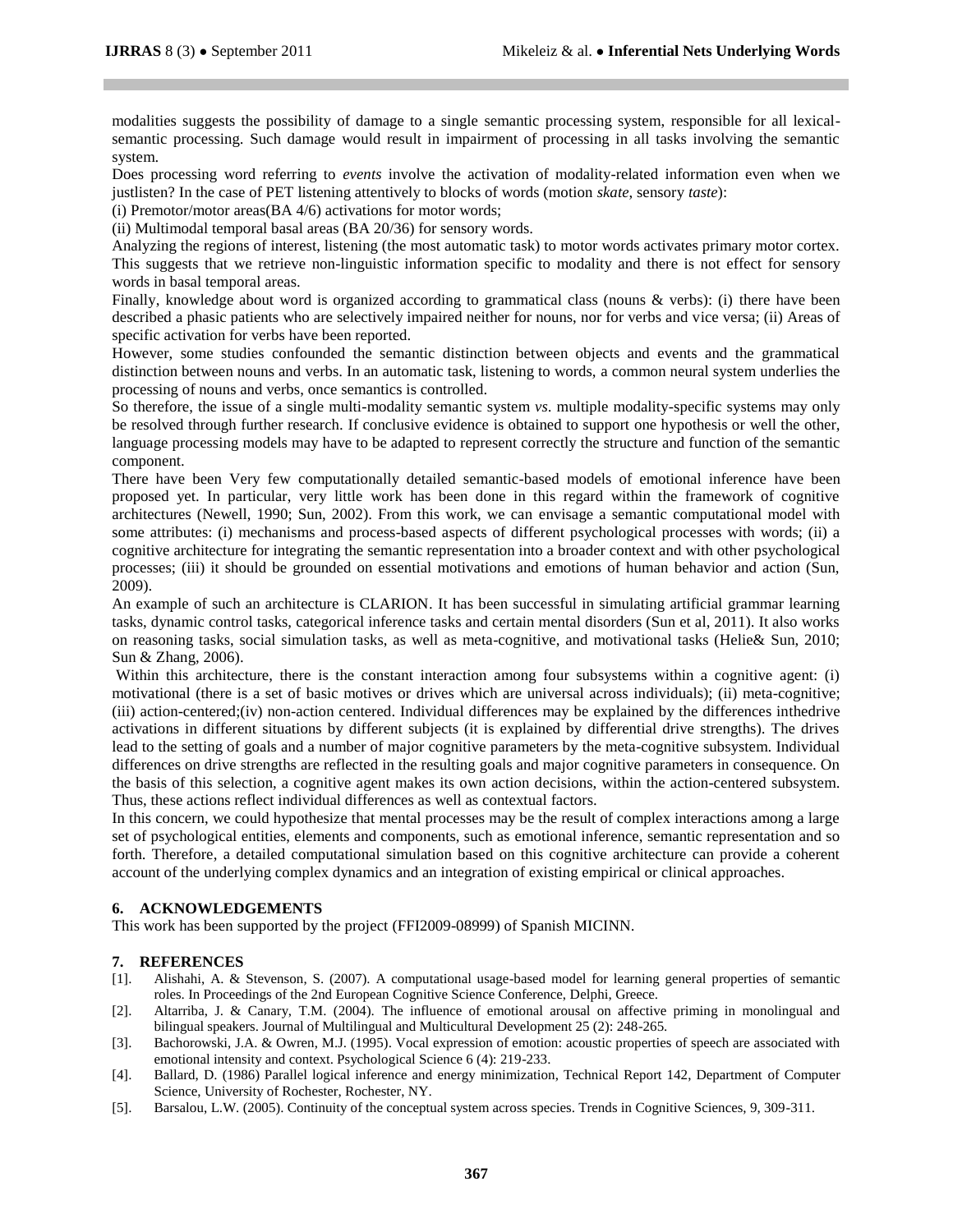- [6]. Brachman, R.J. & Schmolze, J.G. (1985) An overview of the KL-ONE knowledge representation system, Cognitive Science 9, 171-216.
- [7]. Brown, PF, Della Pietra, SA, Della Pietra, VJ & Mercer, RL (1993). The mathematics of statistical machine translation: parameters estimation. Computational Linguistics 19 (2), 263-311.
- [8]. Burgess, C., & Lund, K. (1997). Representing abstract words and emotional connotation in high-dimensional memory space. Proceedings of the Cognitive Science Society (p. 61 - 66). Hillsdale, N.J.: Lawrence Erlbaum Associates, Inc.
- [9]. Canli, T., Sivers, H., Thomason, M.E., Whitfield-Gabrieli, S., John, D.E. & Gotlib, I.H. (2004). Brain activation to emotional words in depressed vs healthy subjects. Neuro Report 15 (17): 2585-2588.
- [10]. Charniak, E. (1981) The case-slot identity theory, Cognitive Science 5, 285-292.
- [11]. Chater, N. & Oaksford, M. (1989) Autonomy, implementation and cognitive architecture: A reply to Fodor and Pylyshyn, Research Paper EUCCS/RP-27.
- [12]. Crockett M.J., Clark, L. Tabibnia, G., Lieberman, M.D. & Robbins, T.W. (2008) Serotonin Modulates Behavioral Reactions to Unfairness. Science 320 (5884): 1739.
- [13]. Damasio, H., Grabowski, T.J., Tranel, D., Ponto, L.L.B., Hichwa, R.D., & Damasio, A.R. (2001). Neural correlates of naming actions and naming spatial relations. NeuroImage, 13, 1053-1064.
- [14]. Devlin, J., Gonnerman, L., Andersen, E. & Seidenberg, M.S. (1998). Category specific semantic deficits in focal and widespread brain damage: a computational account. Journal of Cognitive Neuroscience 10: 77-94.
- [15]. Dyer, M.G. (1988) Symbolic NeuroEngineering for natural language processing: A multilevel research approach, Technical Report UCLA-AI-88-14, Artificial Intelligence Laboratory, Computer Science Department, UCLA.
- [16]. Estes, Z. & Adelman, J.S. (2008). Automatic vigilance for negative words in lexical decision and naming. Emotion 8 (4): 441-444.
- [17]. Farah, M. J., & McClelland, J. L. (1991). A computational model of semantic memory impairment: Modality- specificity and emergent category-specificity. Journal of Experimental Psychology: General, 120, 339-357.
- [18]. Fazly, A., Alishahi, A. & Stevenson, S. (2008). A probabilistic incremental model of word learning in the presence of referential uncertainty. Proceedings of the 30th Annual Conference of the Cognitive Science Society, Washington, D.C.
- [19]. Feldman, J.A. (1982) Dynamic connections in neural networks, Bio-Cybernetics 46, 27-39.
- [20]. Feldman, J.A. (Ed.) (1985) Special issue in connectionist models and their applications, Cognitive Science 9(1), 1-169.
- [21]. Feldman, J.A. & Ballard, D.H. (1982) Connectionist models and their properties, Cognitive Science 6, No. 3, 205-254.
- [22]. Fodor, J.A. & Pylyshyn, Z.W. (1988) Connectionism and Cognitive architecture: A critical analysis, Cognition 28, 3-71.
- [23]. Garrard, P., Lambon, MA, Hodges, JR & Patterson, K. (2001). Prototypicality, distinctiveness and intercorrelation: analyses of the semantic attributes of living and nonliving concepts. Cognitive Neuropsychology 18: 125-174.
- [24]. Gollwitzer, P.M. (1996). The volitional benefits of planning. In P. M. Gollwizer and J.A. Bargh (eds), The psychology of action: linking cognition and motivation to behavior, 287-312. NY: Guilford Press.
- [25]. Helie, S. & Sun, R. (2010). Incubation, insight and creative problem solving: a unified theory and a connectionist model. Psychological Review 117 (3): 994-1024.
- [26]. Hillis, A.E., Rapp, B. & Caramazza, A. (1995). Constraining claims about theories of semantic memory: More on unitary versus multiple semantics Cognitive Neuropsychology 12 (2), 175 – 186.
- [27]. Hinton, G.E. (1990) Mapping part-whole hierarchies into connectionist networks, Artificial Intelligence 46, 47-75.
- [28]. Hinton, G.E. & Shallice, T. (1991). Lesioning an attractor network: investigations of acquired dyslexia. Psychological Review 98 (1), 74-95.
- [29]. Hirsch, C. & Mathews, A. (1997). Interpretative inferences when reading about emotional events. Behavior Research and Therapy 35 (12): 1123-1132.
- [30]. Hopfield, J.J. (1982) Neural networks and physical systems with emergent collective computational capabilities, Proceedings of the National Academy of Sciences 79, 2554-2558.
- [31]. Horst, JS, McMurray, B. & Samuelson, L.K. (2006). On-line processing is essential for learning: understanding fast mapping and word learning in a dynamic connectionist architecture. In Proceedings of CogSci"06.
- [32]. Ihssen, N., Heim, S. & Keil, A. (2007). The costs of emotional attention: affective processing inhibits subsequent lexicosemantic analysis, Journal of Cognitive Neuroscience 19 (12): 1932-1949.
- [33]. Iza, M & Konstenius, A. (2010). Verb representation and modularity. In: Perez, LA, Izaguirre, A, editors. Advances in cognitive science. pp. 253-280. Bilbao: UPV.
- [34]. Jackendoff, R. (1990). Semantic structures. Cambridge, MA: MIT Press.
- [35]. Jackendoff, R. (2010). Meaning and the Lexicon: The Parallel Architecture 1975–2010. Oxford: Oxford University Press
- [36]. Kahan, T.A. & Hely, C.D. (2008). The role of valence and frequency in the emotional Stroop task. Psychonomis Bulletin & Review 15 (5): 956-960.
- [37]. Kanfer, R. (1996). Self-regulatory and other non-ability determinants of skill acquisition. In P. M. Gollwizer and J.A. Bargh (eds), The psychology of action: linking cognition and motivation to behavior, 404-423. NY: Guilford Press.
- [38]. Kauschke, C. & Stenneken, P. (2008). Differences in noun and verb processing in lexical decision cannot be attributed to word form and morphological complexity alone. Journal of Psycholinguistic Research 37 (6): 443-452.
- [39]. Keil, F.C. (1987) Conceptual development and category structure. In U. Neisser (Ed.) Concepts and conceptual development, Cambridge: Cambridge University Press , pp. 175-200.
- [40]. Keil, F.C. (1989). Concepts, kinds and cognitive development. A Bradford Book
- [41]. Klinger, E. (1996). Emotional influences on cognitive processing, with implications for theories of both. In P. M. Gollwizer and J.A. Bargh (eds), The psychology of action: linking cognition and motivation to behavior, 168- 192. NY: Guilford Press.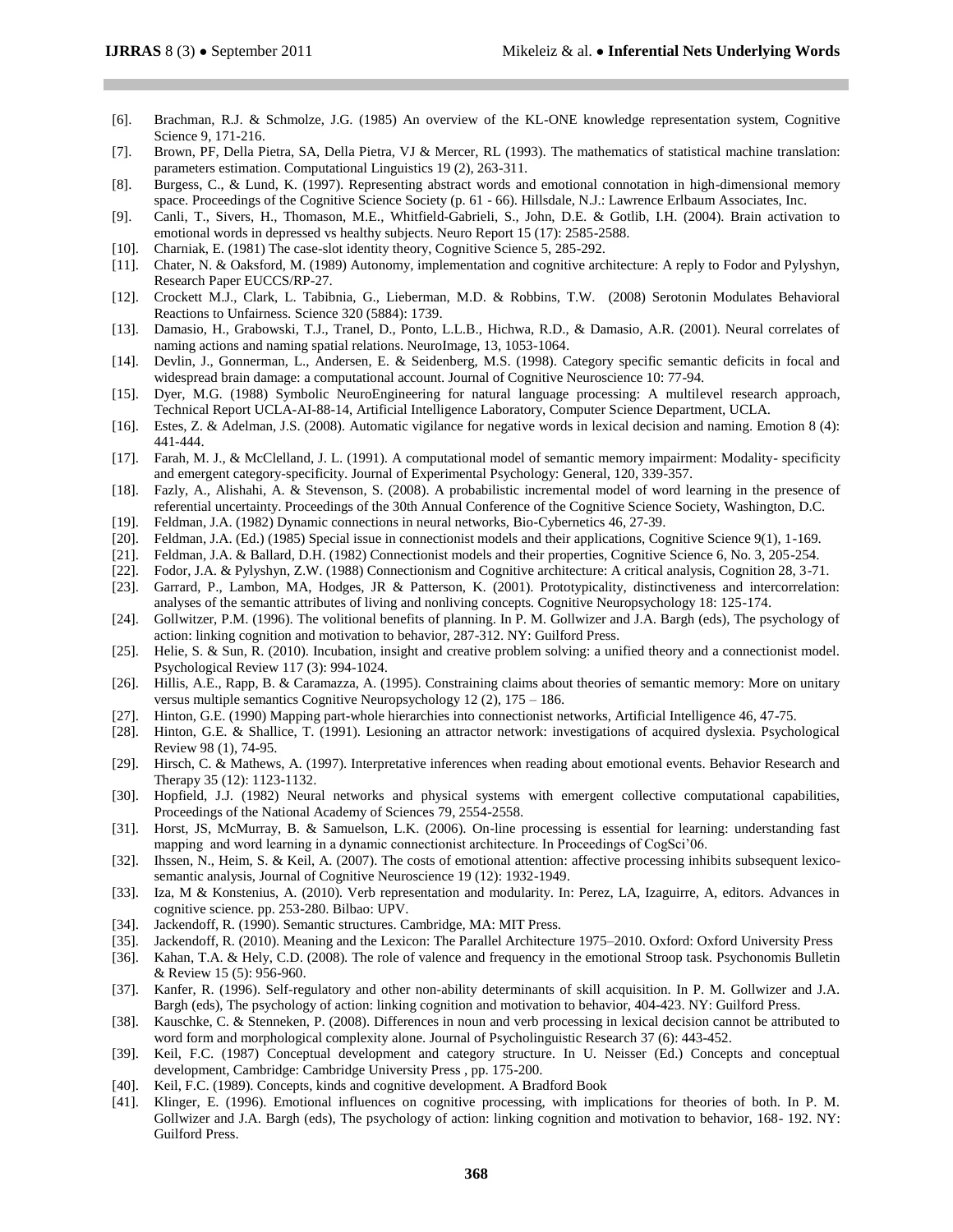- [42]. Lachter, J. & Bever, T.G. (1988) The relation between linguistic structure and associative theories of language learning A constructive critique of some connectionist learning models, Cognition 28, 195-247.
- [43]. Lakoff, G. (1987). Women, fire, and dangerous things: What categories reveal about the mind. Chicago: University of Chicago.
- [44]. Landauer, T. K. & Dumais, S. T. (1997) A solution to Plato's problem: the Latent Semantic Analysis theory of acquisition, induction and representation of knowledge. Psychological Review, 104(2) , 211-240
- [45]. Larsen, R., Mercer, K.A., Balota, D. & Strube, M.J. (2008). Nota ll negative words slow down lexical decisión and naming speed: importance of Word arousal. Emotion 8 (4): 445-452.
- [46]. Li, P., Farkas, I. & MacWhinney, B. (2004). Early lexical development in a self-organizing neural network. Neural Networks 17, 1345-1362.
- [47]. Lyon, K. & Chater, N. (1990) Localist and globalist approaches to concepts. In K.J. Gilhooly, M.T.G. Keane, R.H. Logie & G. Erdos (Eds.) Lines of thinking: Reflection on the psychology of thought, Vol 1: Representation, reasoning, analogy and decision making, pp. 41-56, Chichester: Wiley.
- [48]. MacKay, D.G., Shafto, M., Taylor, J.K., Marian, D.E., Abrams, L. & Dyer, J.R. (2004). Relations between emotion, memory and attention: evidence from taboo Stroop, lexical decision and immediate memory tasks. Memory & Cognition 32 (3): 474-488.
- [49]. Massaro, D.W. (1988) Some criticisms of connectionist models of human performance, Journal of Memory and Language 27, 213-234.
- [50]. Mathews, A. & MacLeod, C. (1994). Cognitive approaches to emotion and emotional disorders. Annual Review of Psychology, 45: 25-50.
- [51]. McClelland, J.L. & Kawamoto, A.H. (1986) Mechanisms of sentence processing: Assigning roles to constituents of sentences. In McClelland & Rumelhart (Eds.) 1986, Chapter 19, pp. 272-326.
- [52]. McClelland, J.L., Rumelhart, D.E. & the PDP Reseacrh Group (Eds.) (1986) Parallel Distributed Processing: Explorations in the Microstructure of Cognition, Vol. 2, Cambridge, MA: MIT Press.
- [53]. Mervis, C.B. & Crisafi, M.A. (1982) Order of acquisition of subordinate-, basic-, and superordinate-level categories, Child Development 53, 258-266.
- [54]. Miller, G. & Fellbaum, C. (1991). Semantic networks of English. Cognition 41, 197-229.
- [55]. Moss, HE, Tyler, LK, Durrant, M & Bunn E (1998). Two eyes of a see-through: impaired and intact semantic knowledge in a case of selective deficit for living things. Neurocase 4: 291-310.
- [56]. Newell, A. (1990). Unified theories of cognition. Cambridge, MA: Harvard University Press.
- [57]. Oaksford, M., Chater, N. & Stenning, K. (1989) Connectionism, classical cognitive science and experimental psychology, Research Paper EUCCS/RP-29, Centre for Cognitive Science, University of Edinburgh.
- [58]. Pinker, S. (1989). Learnability and cognition: the acquisition of verb-argument structure. Cambridge, MA: Harvard University Press.
- [59]. Pinker, S. & Prince, A. (1988) On language and connectionism: Analysis of a parallel distributed processing model of language acquisition, Cognition 28, 73-193.
- [60]. Pittermann, J., Pittermann, A. & Minker, W. (2010). Handling emotions in human-computer dialogues. Berlin: Springer Verlag.
- [61]. Plaut, D.C. (1995). Semantic and associative priming in a distributed attractor network. Proceedings of the 17th Annual Conference of the Cognitive Science Society (pp. 37-42). Hillsdale, NJ: Lawrence Erlbaum Associates.
- [62]. Plaut, DC (2002). Graded modality-specific specialization in semantics: a computational account of optic aphasia. Cognitive Neuropsychology 19: 603-639.
- [63]. Plaut, D. C. & Shallice, T. (1993). Deep dyslexia: A case study of connectionist neuropsychology. Cognitive Neuropsychology, 10, 377-500.
- [64]. Quillian, M.R. (1969) The Teachable Language Comprehender: A simulation program and theory of language, Communications of the Association for Computing Machinery 12(8), 459-476.
- [65]. Regier, T. (2005). The emergence of words: attentional learning in form and meaning. Cognitive Science 29, 819-865.
- [66]. Rieman, B.C. & McNally, R.J. (1995). Cognitive processing of personally-relevant information. Cognition and Emotion 9: 325-340.
- [67]. Rumelhart, D.E. & McClelland, J.L. (1986) On learning the past tenses of English verbs. In J.L. McClelland, D.E. Rumelhart & the PDP Research Group (Eds.) 1986, Chapter 18, pp. 216-271
- [68]. Rumelhart, D.E., Smolensky, P., McClelland, J.L. & Hinton, G.E. (1986) Schemata and sequential thought processes in PDP models. In J.L. McClelland, D.E. Rumelhart & the PDP Research Group (Eds.) 1986.
- [69]. Schneider, W. (1987) Connectionism: Is it a paradigm shift for psychology? Behavior Research Methods, Instruments, & Computers, 19 (2), 73-83.
- [70]. Shallice, T. (1988). Specialisation within the semantic system. Cognitive Neuropsychology 5 (1), 133 142
- [71]. Shapiro, S.C. (1987) Encyclopedia of Artificial Intelligence, Vol. 1 y 2, John Wiley & Sons.
- [72]. Shastri, L. (1988a) Semantic networks: An evidential formalization and its connectionist realization, Morgan Kaufmann.
- [73]. Shastri, L. (1988b) A connectionist approach to knowledge representation and limited inference, Cognitive Science 12, 331-392.
- [74]. Shastri, L. (1989) The relevance of connectionism to AI: A Representation and Reasoning Perspective, MS-CIS-89-05, Department of Computer and Information Science, University of Pennsylvania.
- [75]. [Shastri, L. (1990) Connectionism and the computational effectiveness of reasoning, Theoretical Linguistics 16 (1), 65- 87.